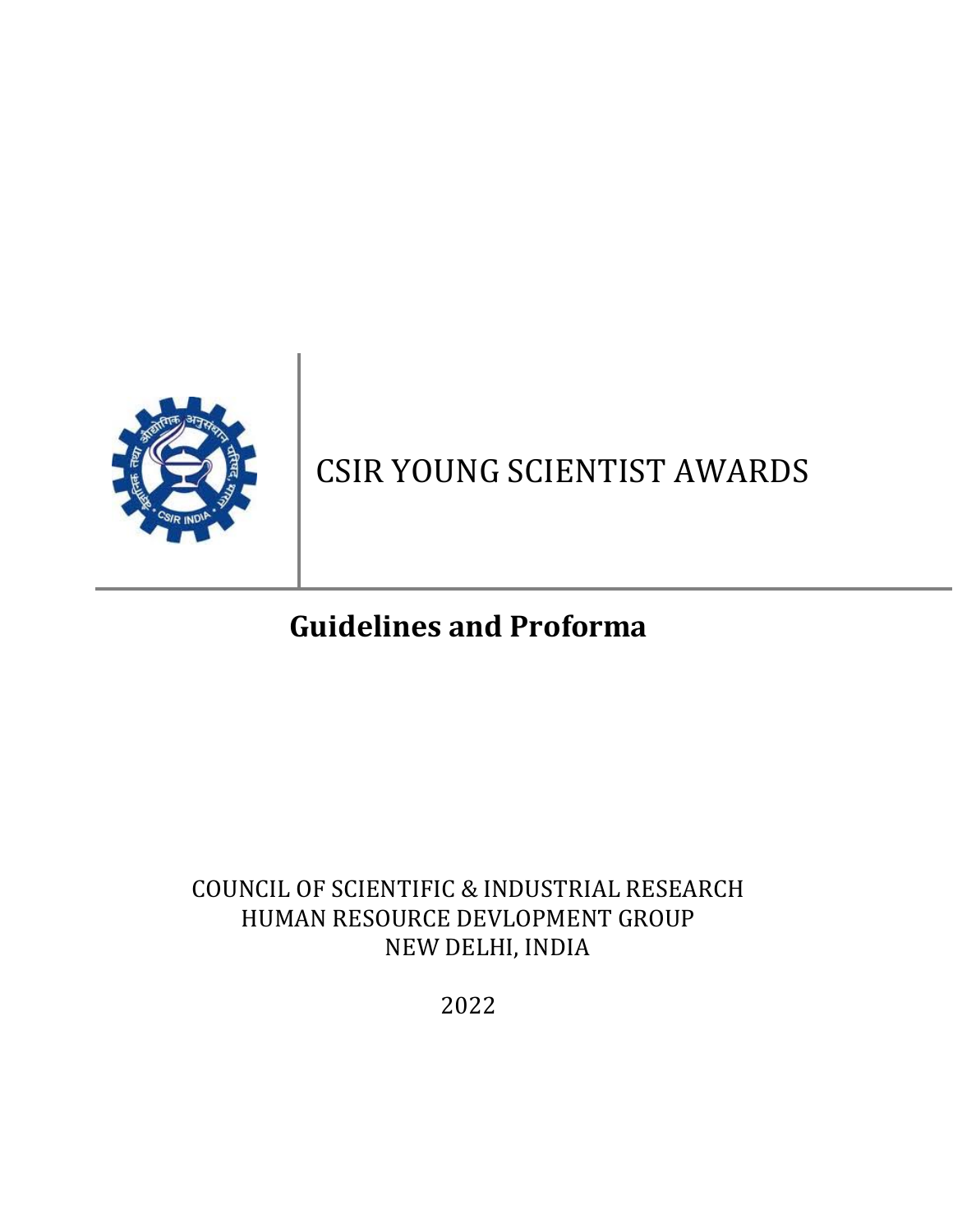For further information kindly contact:

Head, Human Resource Development Group Council of Scientific & Industrial Research CSIR Complex, Library Avenue, Pusa New Delhi 110 012

Tel.: (011) 2584 8632 / 2584 1585 Fax: (011) 2584 0887 Website: www.csirhrdg.res.in

Dr Inderpal Singh, Scientist-Incharge

Tel.: (011) 2584 6777 E-mail: ssb@csirhrdg.res.in

Last date for receipt of nominations for CSIR YOUNG SCIENTIST AWARDS 2022**: 31st January 2022**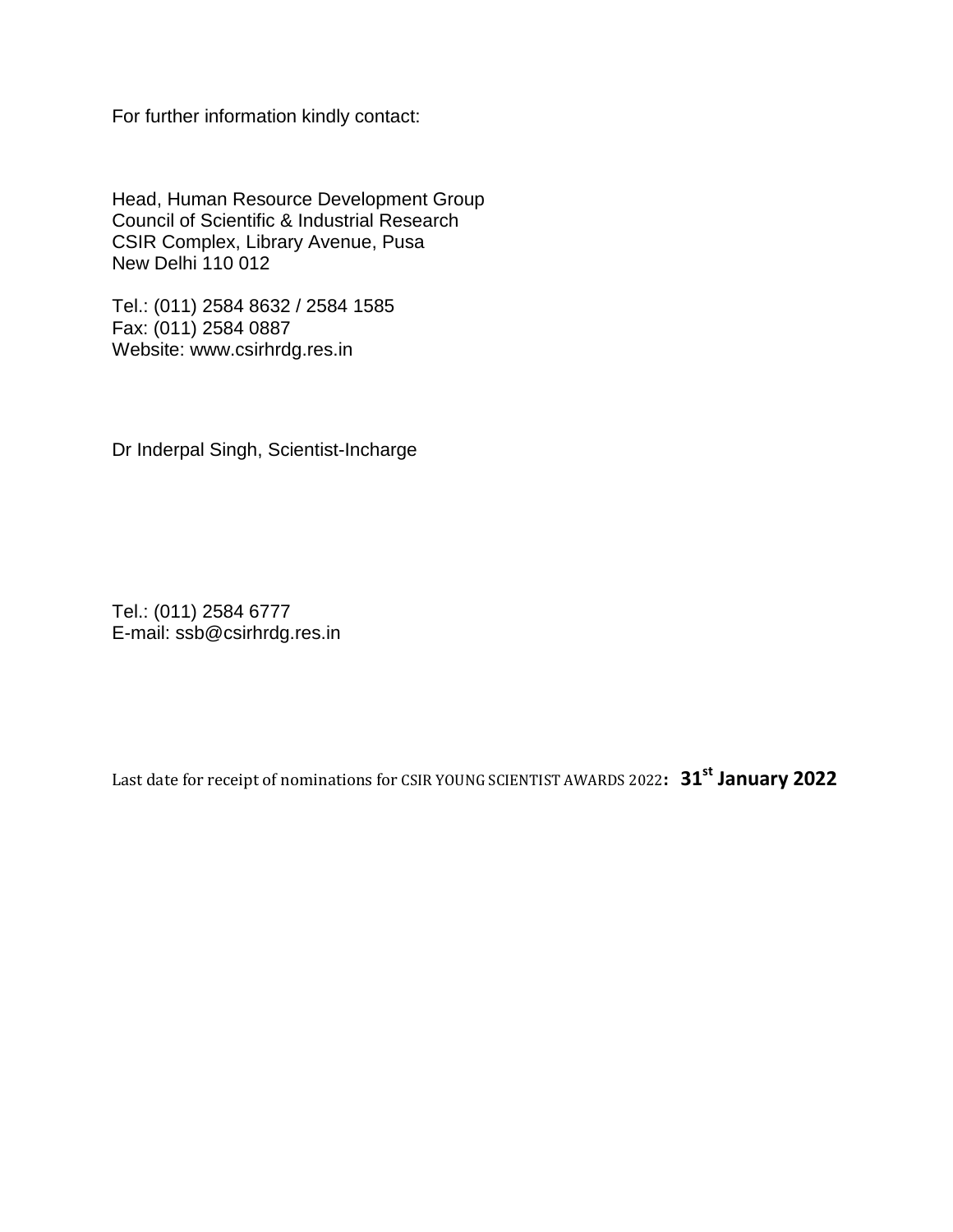

## **GUIDELINES FOR CSIR YOUNG SCIENTIST AWARDS**

#### **PREAMBLE**

1) The Council of Scientific & Industrial Research (CSIR) introduced, in 1987, a scheme of Awards for Young Scientists in the CSIR system in order to promote excellence in various fields of science and technology. These Awards are known as "CSIR Young Scientist Awards".

# **NATURE**

2) The Awards are given annually in the following fields:

i) Biological Sciences, ii) Chemical Sciences, iii)Earth-Atmosphere-Ocean-Planetary Sciences, iv) Engineering Sciences, v) Physical Sciences (including instrumentation)

- 3) Each award consists of a citation (signed by the Director-General, CSIR and the Vice-President, CSIR), a cash prize of Rs.50000 (Rupees fifty thousand) and a plaque.
- 4) Research grant of Rs 25 lakh (Rupees twenty-five lakh) over a period of five years, is also given, which is normally to the tune of Rs 5 lakh per annum per CSIR Young Scientist Awardee.

### **PURPOSE**

5) Promoting excellence and recognising outstanding contributions made by the young CSIR scientists for their work done primarily in India during the last five years preceding the year of the Award.

# **ELIGIBILITY**

- 6) Any scientist, engaged in research work in any of the CSIR laboratories/institutes, who is not more than 35 years of age, as reckoned on *26 September (CSIR Foundation Day)* of the preceding year, is eligible for the Award.
- 7) The nominee should be a regular Scientist (as per CSRAP Rules) of the CSIR system and should have joined the CSIR laboratory on or prior to 26 September of the previous year.

# **NOMINATION**

8) Directors/ Chairperson of Research Councils / Bhatnagar Awardees can propose nominations only of scientists belonging to the CSIR laboratories/ institutes with which they are associated. **Each of them can send normally a maximum of two nominations in each discipline**.

Information regarding the nominations should be sent as per the prescribed proforma on or before the closing date (as notified every year). The details of the award and prescribed proforma for nomination may be downloaded from the website: www.csirhrdg.res.in

# **ADVISORY COMMITTEES**

9) Duly approved Advisory Committees (comprising of at least one Bhatnagar Awardee in each committee) will be constituted in the above-mentioned five fields for making selections for the "CSIR Young Scientist Awards".

# **SELECTION PROCEDURE**

- 10) Each nominee is required to make a brief presentation (15 minutes) about his/her research work before the concerned Advisory Committee. This may be followed by 5 minutes question-answer session/discussion.
- 11) **No nomination will be considered in absentia**.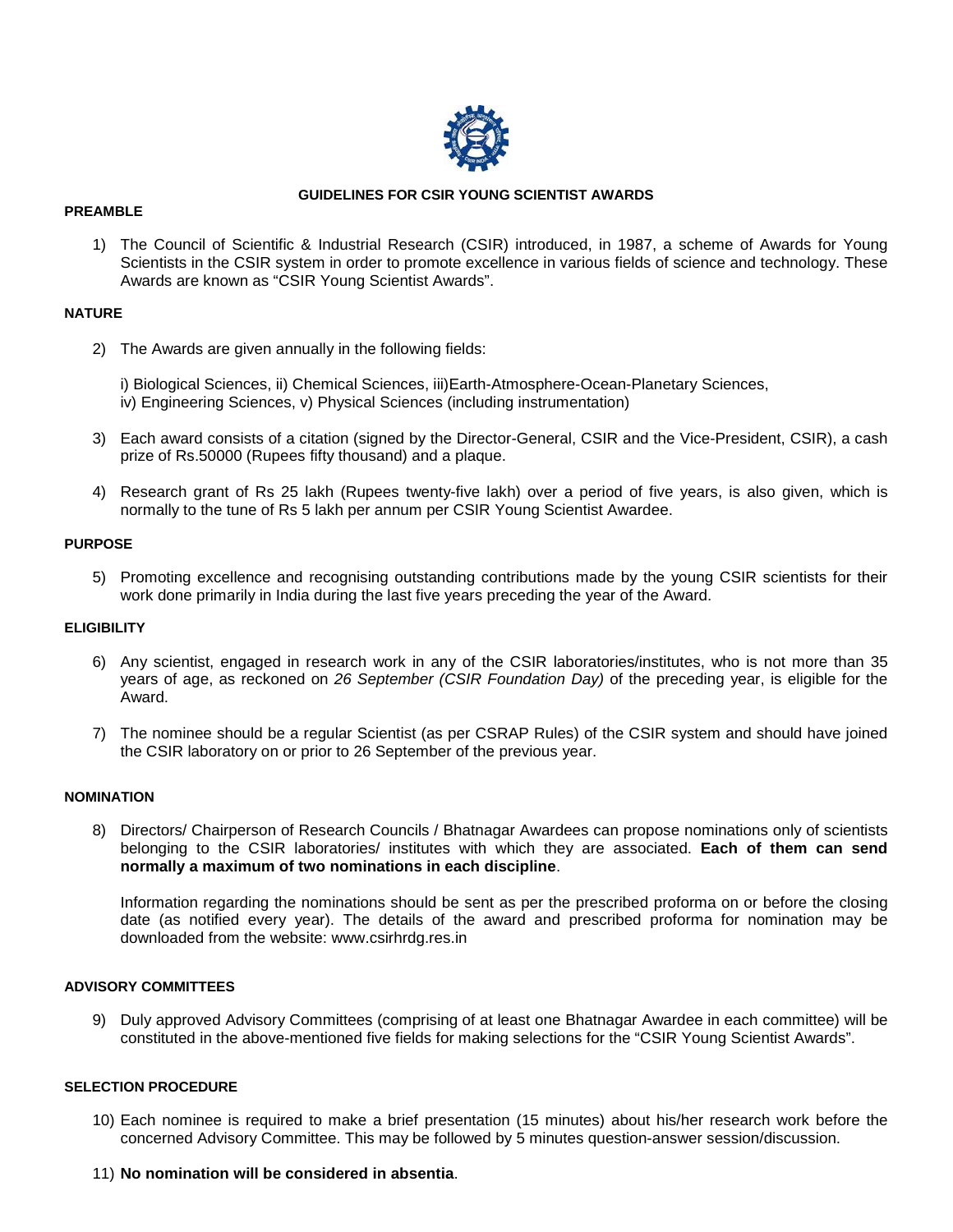- 12) The awards are given for outstanding contributions made by the Young CSIR scientists on work done primarily in India.
- 13) The award in a specific discipline may be withheld if no candidate of requisite merit is forthcoming in that year.
- 14) The recommendations of the Advisory Committees are subject to approval by the Governing Body of CSIR.

#### **PRESENTATION**

*15)* The CSIR Young Scientist Awards will be presented to the recipients on *26 September, the CSIR Foundation Day* every year at a formal function arranged by CSIR*.* At this ceremony, citations highlighting the work of the recipients are read out.

### **RESEARCH PROJECT**

**16)** After the selections, each Awardee is required to submit a research project indicating the contingency and equipment grant that would be required by him/her for the pursuit of research as per his/her proposed project. Duration of the project may be for five years. The project should have the approval of the Director/ Research Council of the laboratories/ institute. The project is to be carried out independently. With effect from 1<sup>st</sup> April 1994, the Directors of CSIR laboratories/ institutes have been empowered to release the grant (presently Rs 5 lakh per annum per awardee, enhanced from the year 2008 onwards) for the approved projects to the CSIR Young Scientist Awardee, where he/ she is working. Intimation regarding this should be sent to Head, HRDG along with a copy of the project for reference and record. The grant may be claimed from Human Resource Development Group, CSIR Complex, New Delhi, in the prescribed proforma along with annual progress report.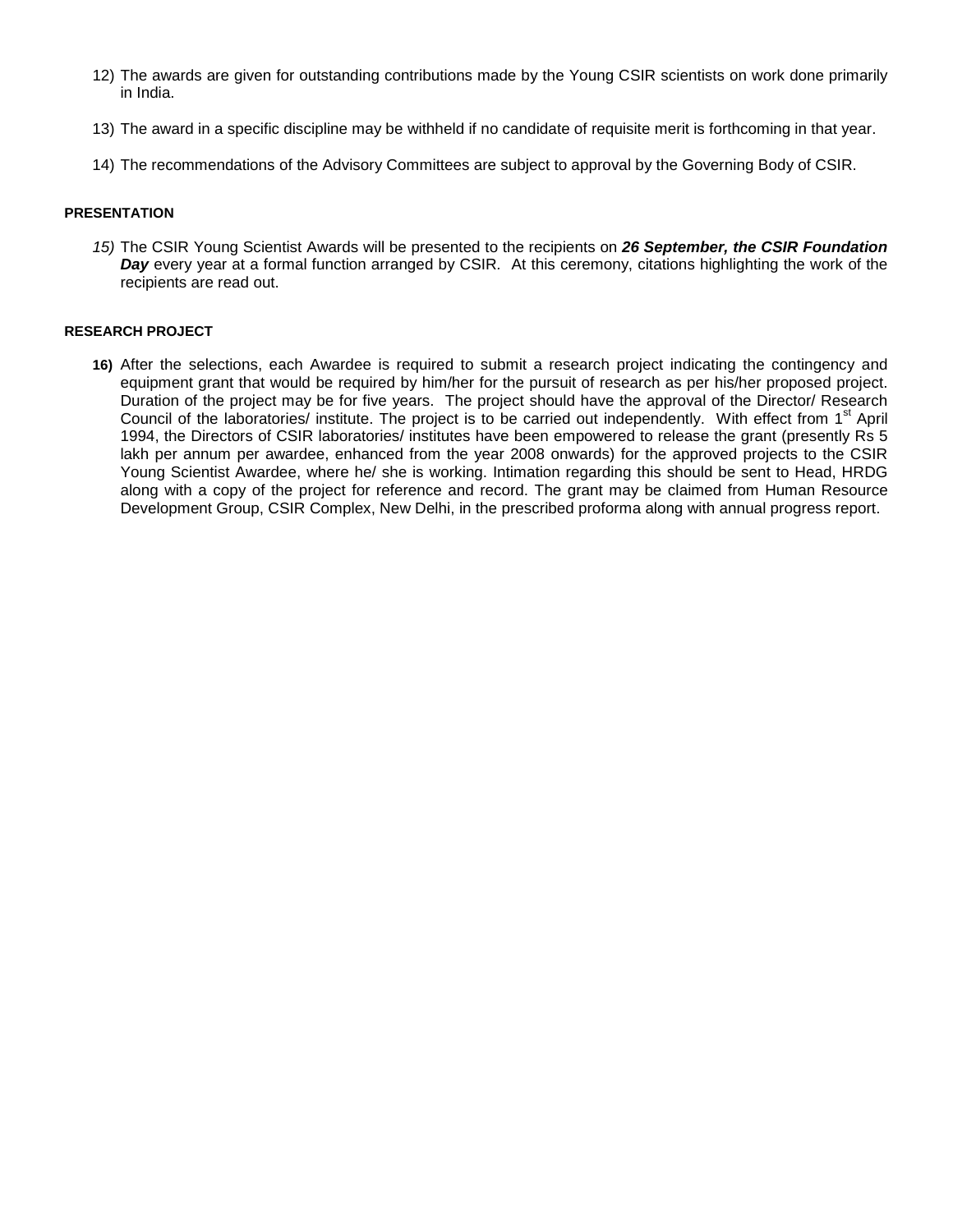

# **COUNCIL OF SCIENTIFIC AND INDUSTRIAL RESEARCH HUMAN RESOURCE DEVELOPMENT GROUP CSIR COMPLEX, Library Avenue, Pusa, New Delhi 110012**

# **CSIR YOUNG SCIENTIST AWARD - 2022 NOMINATION FORMAT**

Nomination must be submitted in the prescribed format via e-mail to [ssb@csirhrdg.res.in](mailto:ssb@csirhrdg.res.in) on or before 31<sup>st</sup> January 2022. No hardcopy to follow.

- 1. Name of the nominee: (English and Hindi)
- 2. a) Date and Place of Birth (Enclose self attested copy of certificate of age):
	- b) Nationality: c) Gender :

- d) Age as on  $26<sup>th</sup>$  September 2021: \_\_\_ Year(s) \_\_ Month(s) \_\_ Day(s)
- e) Has the Scientist nominated for CSIR Young Scientist Award in earlier year(s)? (YES/ NO): (If yes, please mention the year(s) and discipline):
- 3. Address with telephone/fax/email/ Mobile number:
	- a) Official address (to include present designation, department and name of CSIR lab. /institutes):
	- b) Residential address:
- 4. Discipline under which to be considered (**only one** to be marked/ encircled):
	- i) Biological Sciences, ii) Chemical Sciences, iii) Earth-Atmosphere-Ocean-Planetary Sciences, iv) Engineering Sciences, v) Physical Sciences (including instrumentation)
- 5. Nominee's field of specialization: Broad Area:
- 6. a) Academic qualifications (Bachelor's degree onwards):
	- (in a tabular form, please strictly follow specimen-I)
	- b) Title of Ph D thesis
	- c) Name of the guide who supervised the Ph D work:
- 7. Date of joining the CSIR Lab/Institute on a regular post: (Designation & Scale)
- 8 Positions held earlier (in chronological order): (in a tabular form, please strictly follow specimen-II)
- 9. Details of CSIR Fellowship/ Associateship held if any or from other sources/ agencies:
- 10. Names and complete addresses of five(5) Distinguished Indian Scientists in the area (as possible referees):

| Referee Name | Complete Address<br>(with designation & department) | Specialization | Email-id |
|--------------|-----------------------------------------------------|----------------|----------|
|              |                                                     |                |          |

- 11. a) Significant contributions to science by the nominee during his/ her entire research career (in 500 words):
	- b) Summarize the most significant work of the nominee on which the recommendation is based (in 50 words): c) Impact of the contributions in the field concerned, basic or applied:

Nominee Photograph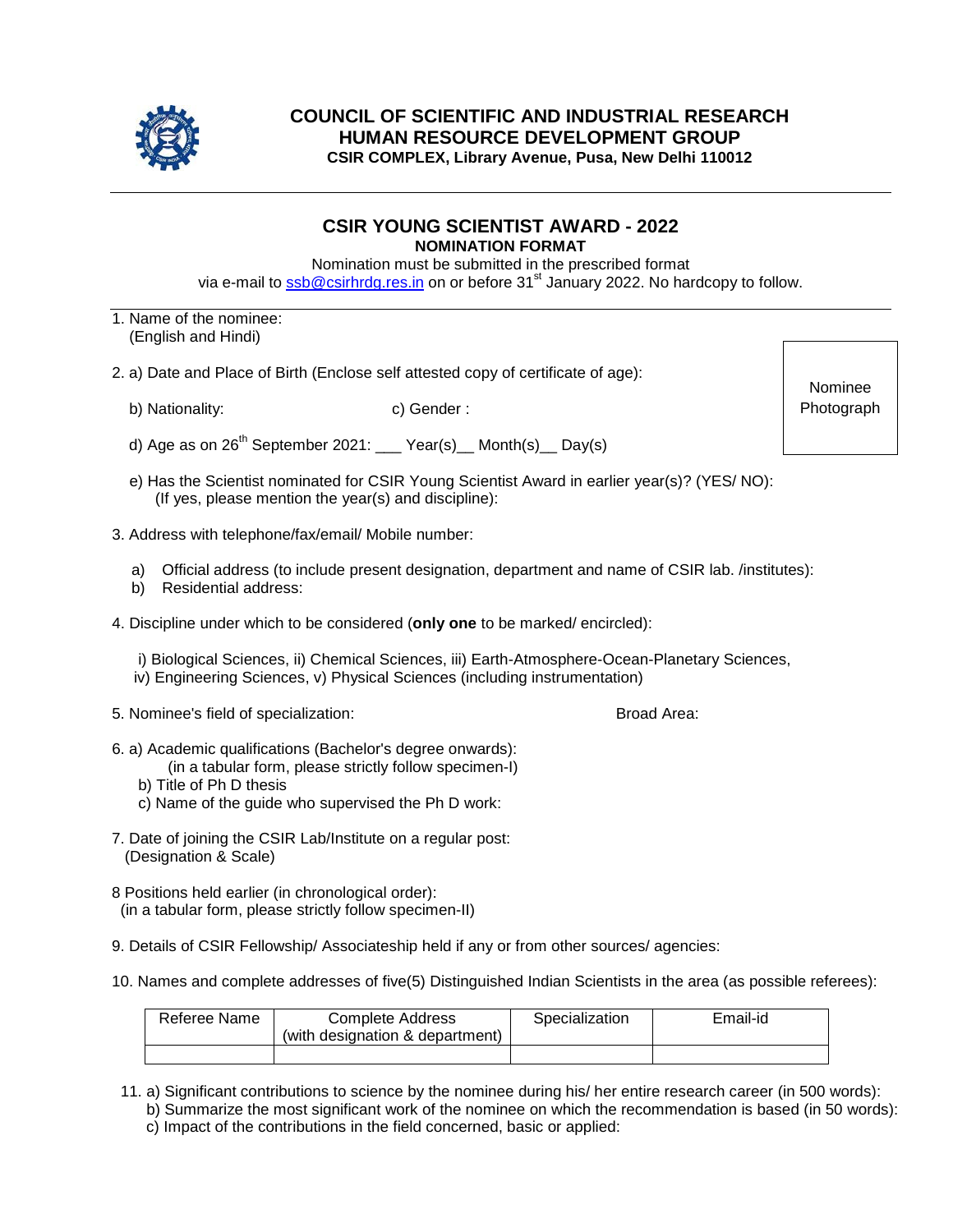- 12. Have the achievements already been recognized by Award(s) by any learned body? If so, the name of the body, award and the year of award may be given. A copy of the citation should be enclosed.
- 13. a) Has the nominee delivered any invited lecture in India/ abroad ?: (give details in a tabular form, please strictly follow specimen-III)
	- (b) Total time spent abroad during last five years:  $\qquad$  Year(s) Month(s) Day(s)
- 14. a)\* List of nominee's 10 most significant publications:Attach list as Annexure 14a
	- b)<sup>\*</sup> List of nominee's 5 most significant publications during the last 5 years: Attach list as Annexure 14b and reprints in a folder named as "Annexure 14b"
	- c)\* Complete list of publications in standard refereed journals: Attach list as Annexure 14c
	- d)\* List of papers published in Proceedings of Conferences/ Symposia/ Seminars, etc. Attach list as Annexure 14d
	- e)\* List of the most outstanding Technical Reports/Review Articles: Attach list as Annexure 14e
- 15. a) List of Patents taken, if any:
	- b) Total number of patents granted in last five years:
- 16. Details of Books published, if any:
- 17. Any additional information of relevance:

Certified that information given in the above proforma is correct.

| Place | <b>Nominator Signature</b>                              |
|-------|---------------------------------------------------------|
|       |                                                         |
|       |                                                         |
|       |                                                         |
| Date  | Name of Nominator with Designation and complete address |
|       |                                                         |

\* Listing of publications should be done in three columns giving

i) Names of all the authors as they appear in each paper ii) Title of the paper, and iii) Name of the journal, volume, year and page